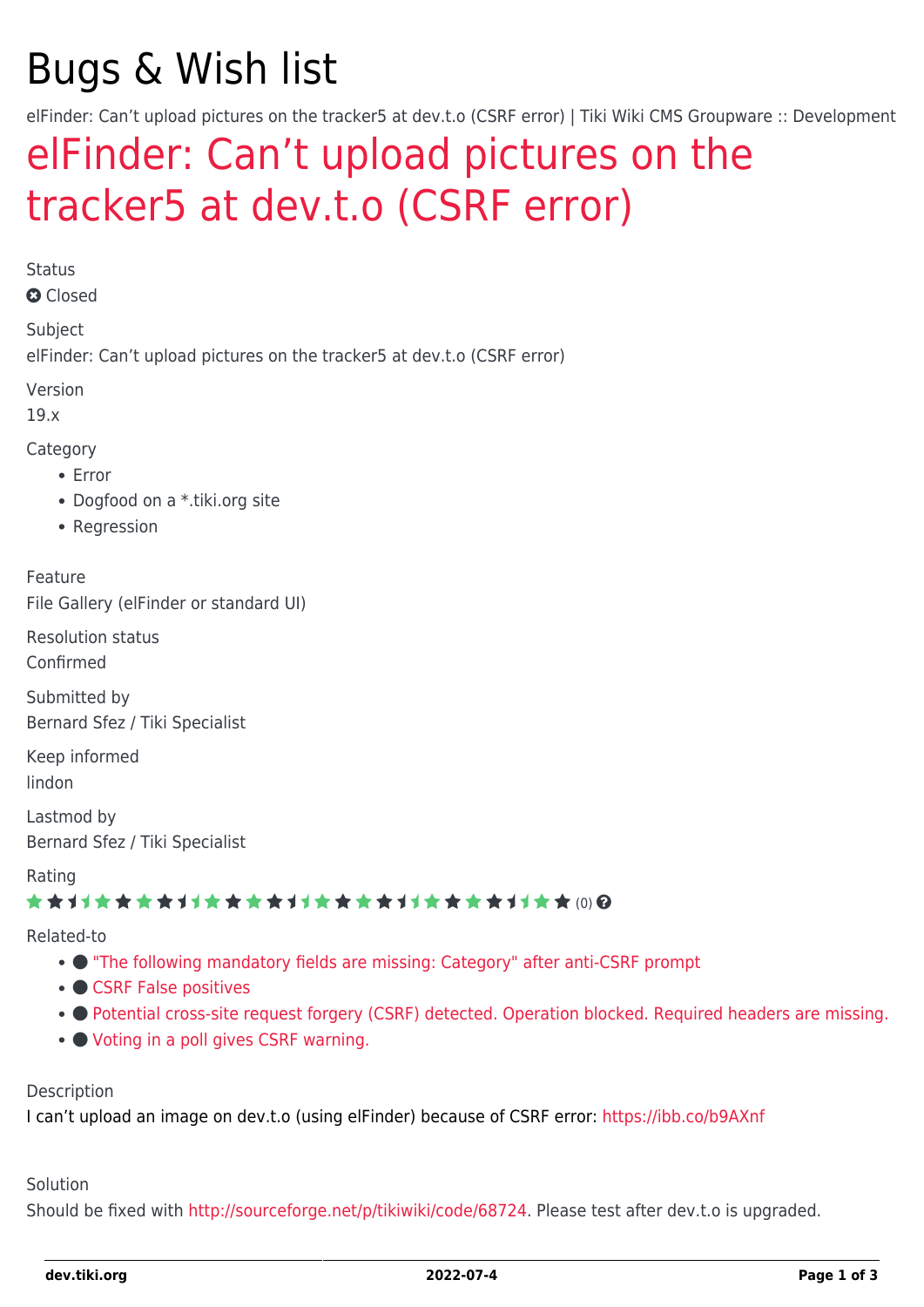| Importance<br>8                                                                            |  |
|--------------------------------------------------------------------------------------------|--|
| Easy to solve?<br>5                                                                        |  |
| Priority<br>40                                                                             |  |
| Demonstrate Bug (Tiki 19+)<br>Please demonstrate your bug on show2.tikiwiki.org            |  |
| Version: trunk V Create show2.tikiwiki.org instance                                        |  |
| <b>Ticket ID</b>                                                                           |  |
| 6900                                                                                       |  |
| Created<br>Monday 05 November, 2018 15:30:22 GMT-0000<br>by Bernard Sfez / Tiki Specialist |  |

## **Comments**

# [luciash d' being](https://dev.tiki.org/user199)  07 Nov 18 13:57 GMT-0000

Confirmed. Should we switch to classic Tiki File Galleries upload UI till fixed?



#### [Bernard Sfez / Tiki Specialist](https://dev.tiki.org/user11581) 08 Nov 18 14:22 GMT-0000

Seems we someone switched off Elfinder. Now work.



### [Bernard Sfez / Tiki Specialist](https://dev.tiki.org/user11581) 08 Nov 18 14:25

GMT-0000

Darn...

Now I can upload BUT I can't set an img plugin using the Wiki help.



Should be fixed with [http://sourceforge.net/p/tikiwiki/code/68724.](http://sourceforge.net/p/tikiwiki/code/68724) Please test after dev.t.o